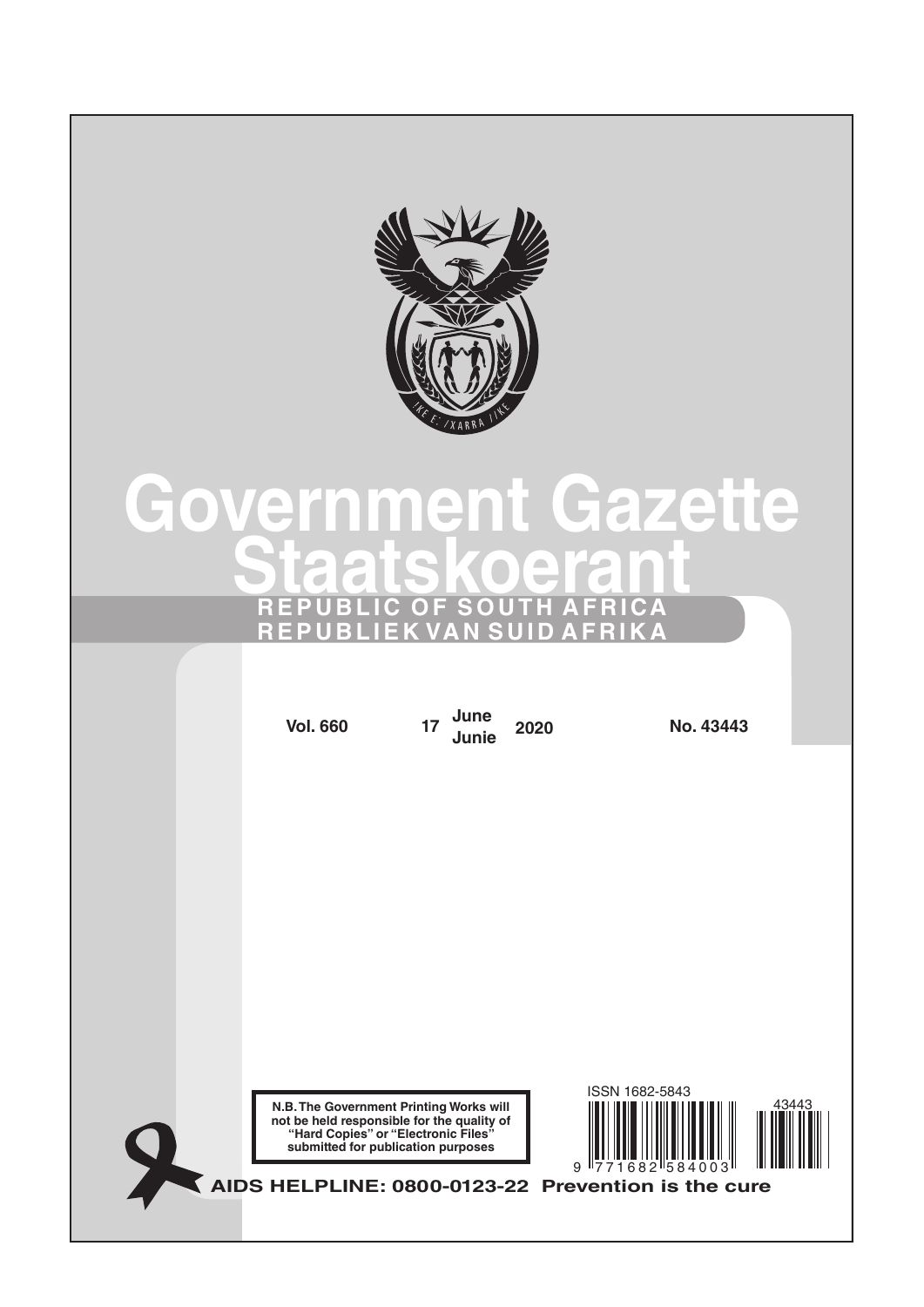### **IMPORTANT NOTICE:**

**The GovernmenT PrinTinG Works Will noT be held resPonsible for any errors ThaT miGhT occur due To The submission of incomPleTe / incorrecT / illeGible coPy.**

**no fuTure queries Will be handled in connecTion WiTh The above.**

#### **Contents**

|                                                              | Gazette Page |     |
|--------------------------------------------------------------|--------------|-----|
| No.                                                          | No.          | No. |
| GOVERNMENT NOTICES • GOEWERMENTSKENNISGEWINGS                |              |     |
| South African Revenue Service/ Suid-Afrikaanse Inkomstediens |              |     |

674 Disaster Management Tax Relief Administration Bill, 2020: Publication of Explanatory Summary of the Act .......... 43443 3